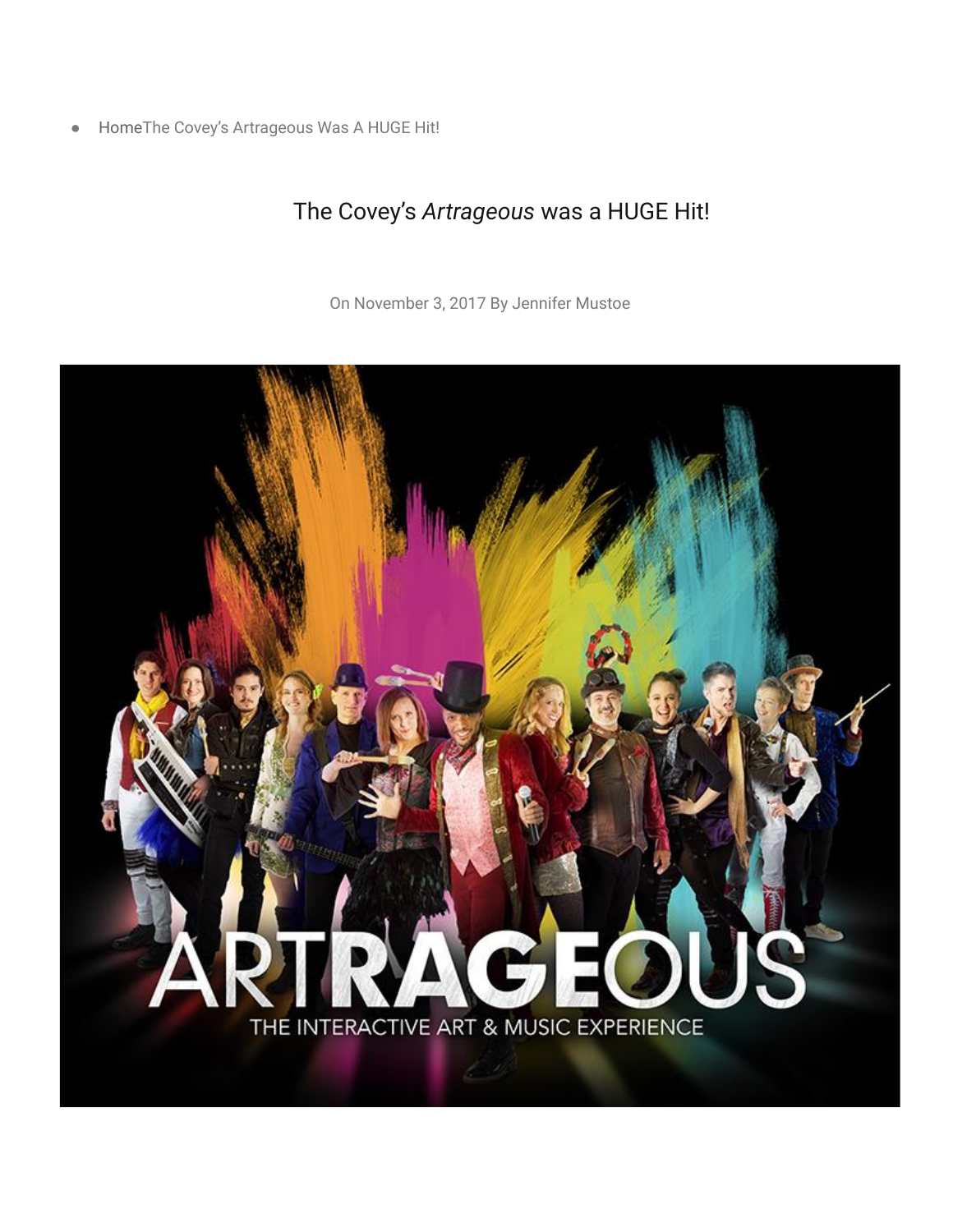I've seen a lot of theater in my time, and never have I seen an audience get so involved as I did last night at the Covey Center for the Arts' production of *Artrageous* in Provo. Honestly, everyone, from tiny kiddo to the most mature of grandparents were up dancing, singing, clapping. It was wild.

*Artrageous* is a group of people who are bringing all types of arts onto one stage. Not only do they have singing and dancing, but actually painting onstage. Before our eyes, their painters created huge wall-sized painting of such icons as John Lennon, Frank Sinatra (the blue in his eyes was awesome), Marilyn Monroe, and Albert Einstein. The artists put their own flair on it by throwing splashes of paint around each portrait. During the painting, others are singing and dancing. The entire stage becomes Art with a capital A. It is fantastic.

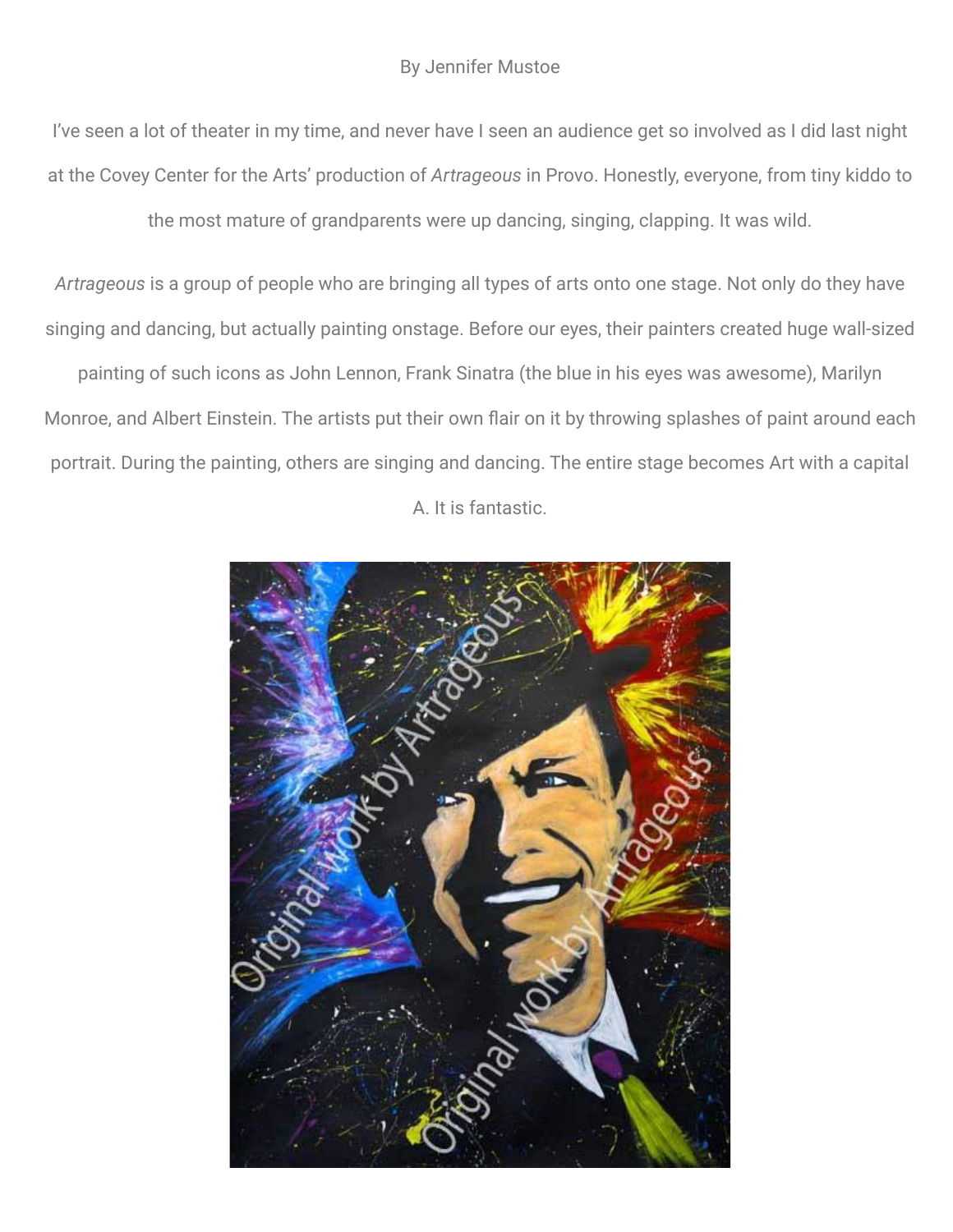The performers ask people to come up and dance with them and those who were asked were darling. But really, everyone was dancing in the aisles and at their seats. How could we not? They gave us bubble wrap to put on the floor and stomp. It was really fun. And noisy! Two key singers dominated the stage with their

powerful voices. The woman singer sang an opera piece and it was amazing. All those kiddos in the audience may have never heard such a lovely piece of classical music before. Well played, *Artrageous*.

My favorite piece in the production was toward the end when the performers all dressed in black and blacklight colored clothing. The artists (two of them) painted [Van Gogh'](https://en.wikipedia.org/wiki/Vincent_van_Gogh)s ["The Starry Night](https://en.wikipedia.org/wiki/The_Starry_Night)." I wondered what they did with their paintings and wondered what I would do with something that huge if I owned it. But boy, I'd find a place for it, that's for sure.

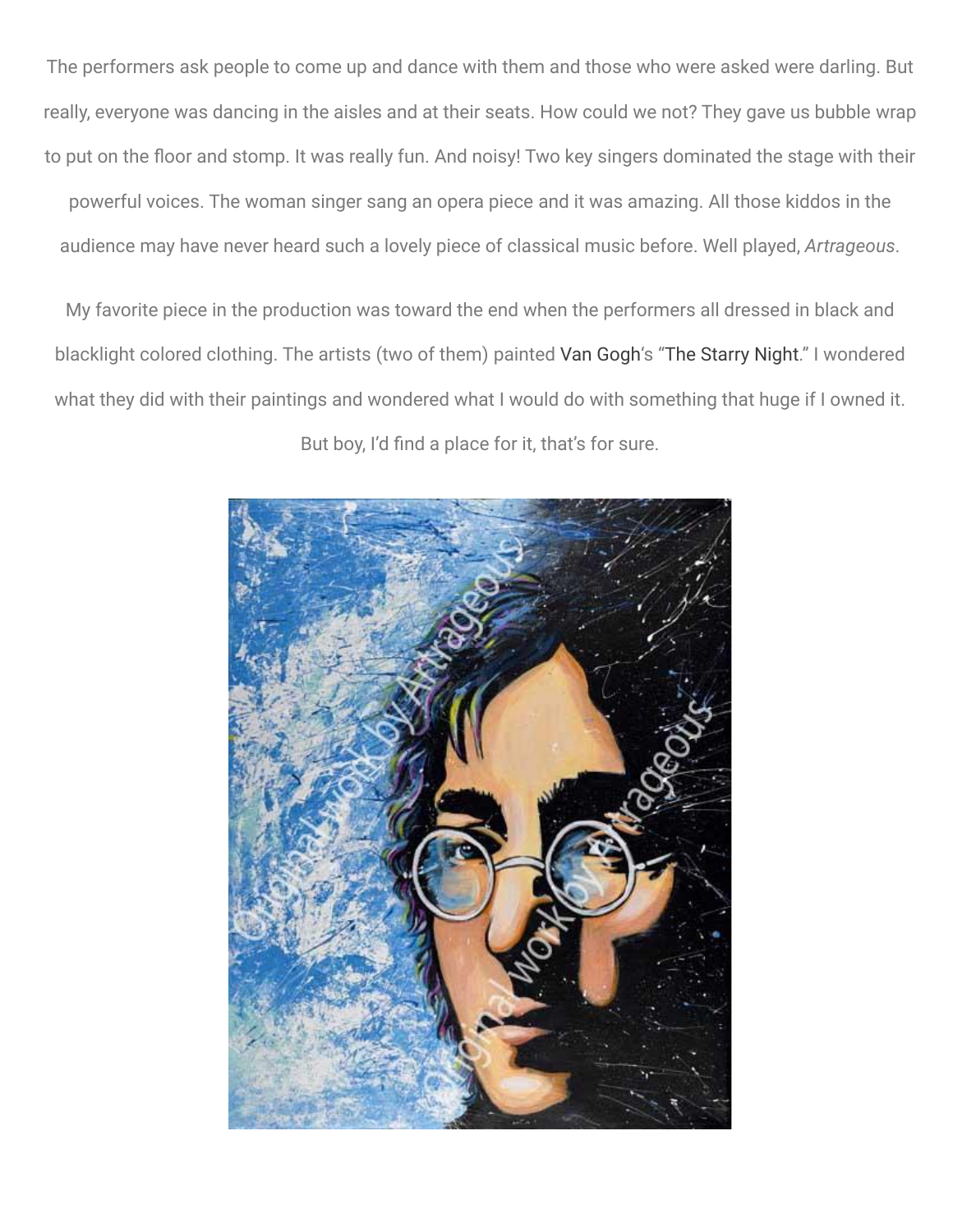*Artrageous* has been around for 30 years, so their production was tight and well-executed. My only complaints are that their intermission seemed remarkably long and the kids from the audience were tearing all over the Covey's foyers and hallways. But it was fun to see some kids wearing the bubble wrap around their clothes and streamers on their heads and wrists. The kids LOVED this show. Also, it wasn't as well attended as I'd hoped. This is really a fun family activity and the place should have been packed.

If you have a chance to see this troupe, don't delay. They are great. Please go to the Covey's website and Facebook page for their upcoming events. They put on a great family-friendly show every time.



[The Covey Center for the Arts](http://www.provo.org/community/covey-center-for-the-arts) presented *[Artrageou](http://artrageousexperience.com/)*s

Covey Center for the Arts, 425 W. Center Street, Provo, Utah 84603

November 2, 7:30 PM